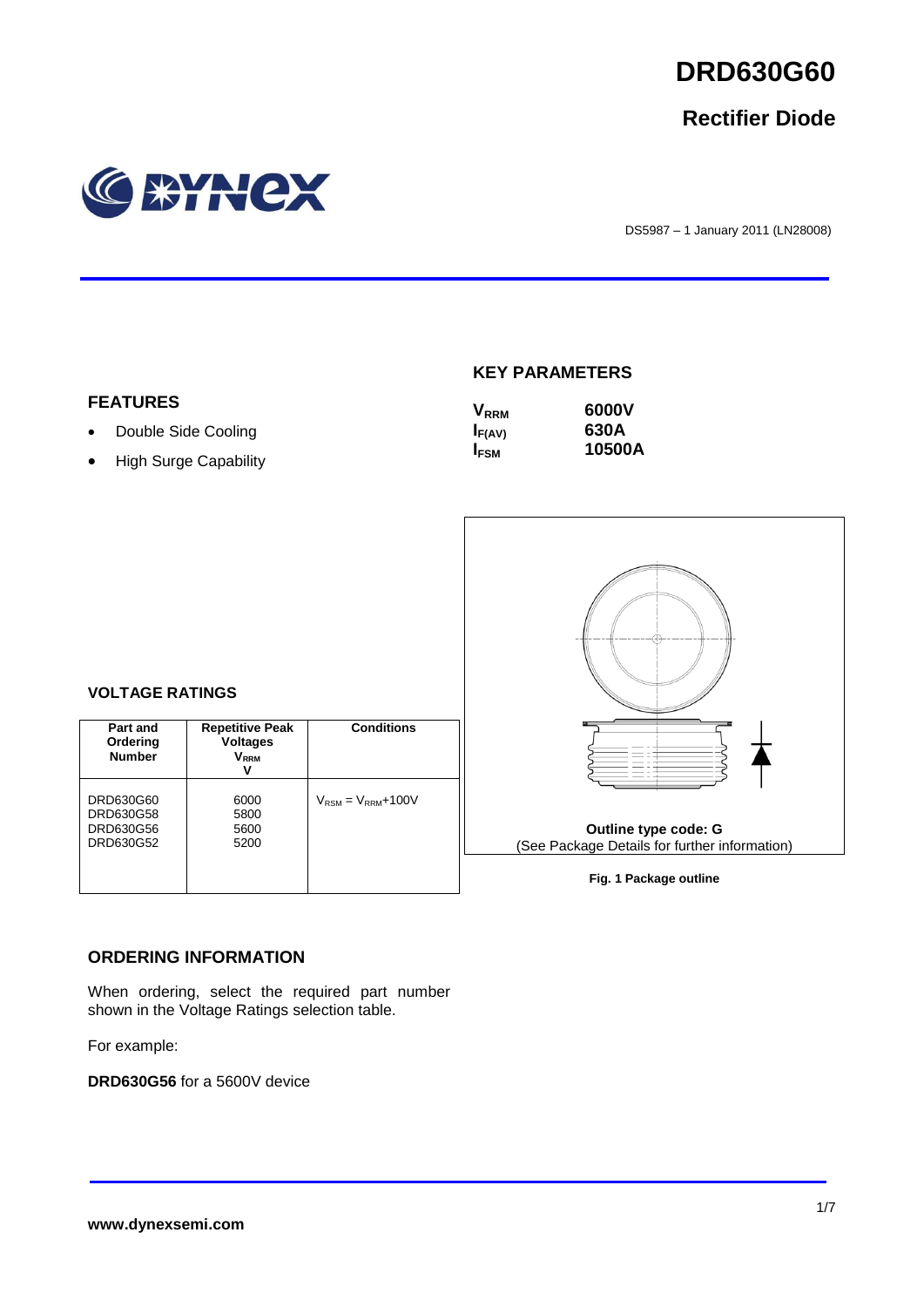

## **CURRENT RATINGS**

#### **Tcase = 75°C unless stated otherwise**

| Symbol                                 | <b>Parameter</b>                     | <b>Test Conditions</b>   | Max. | <b>Units</b> |  |
|----------------------------------------|--------------------------------------|--------------------------|------|--------------|--|
| <b>Double Side Cooled</b>              |                                      |                          |      |              |  |
| $I_{F(AV)}$                            | Mean forward current                 | Half wave resistive load | 811  | A            |  |
| $I_{F(RMS)}$                           | <b>RMS</b> value                     | ۰                        | 1274 | A            |  |
| IF                                     | Continuous (direct) on-state current | ۰                        | 1172 | A            |  |
| <b>Single Side Cooled (Anode side)</b> |                                      |                          |      |              |  |
| $I_{F(AV)}$                            | Mean forward current                 | Half wave resistive load | 534  | A            |  |
| $I_{F(RMS)}$                           | <b>RMS</b> value                     | ۰                        | 839  | A            |  |
| IF.                                    | Continuous (direct) on-state current |                          | 727  | A            |  |

#### **Tcase = 100°C unless stated otherwise**

| Symbol                                 | <b>Parameter</b>                     | <b>Test Conditions</b>   | Max. | <b>Units</b> |
|----------------------------------------|--------------------------------------|--------------------------|------|--------------|
| <b>Double Side Cooled</b>              |                                      |                          |      |              |
| $I_{F(AV)}$                            | Mean forward current                 | Half wave resistive load | 630  | A            |
| $I_{F(RMS)}$                           | <b>RMS</b> value                     | ۰                        | 990  | A            |
| IF.                                    | Continuous (direct) on-state current | ٠                        | 900  | A            |
| <b>Single Side Cooled (Anode side)</b> |                                      |                          |      |              |
| $I_{F(AV)}$                            | Mean forward current                 | Half wave resistive load | 410  | A            |
| I <sub>F(RMS)</sub>                    | <b>RMS</b> value                     |                          | 644  | A            |
| IF                                     | Continuous (direct) on-state current | -                        | 550  | A            |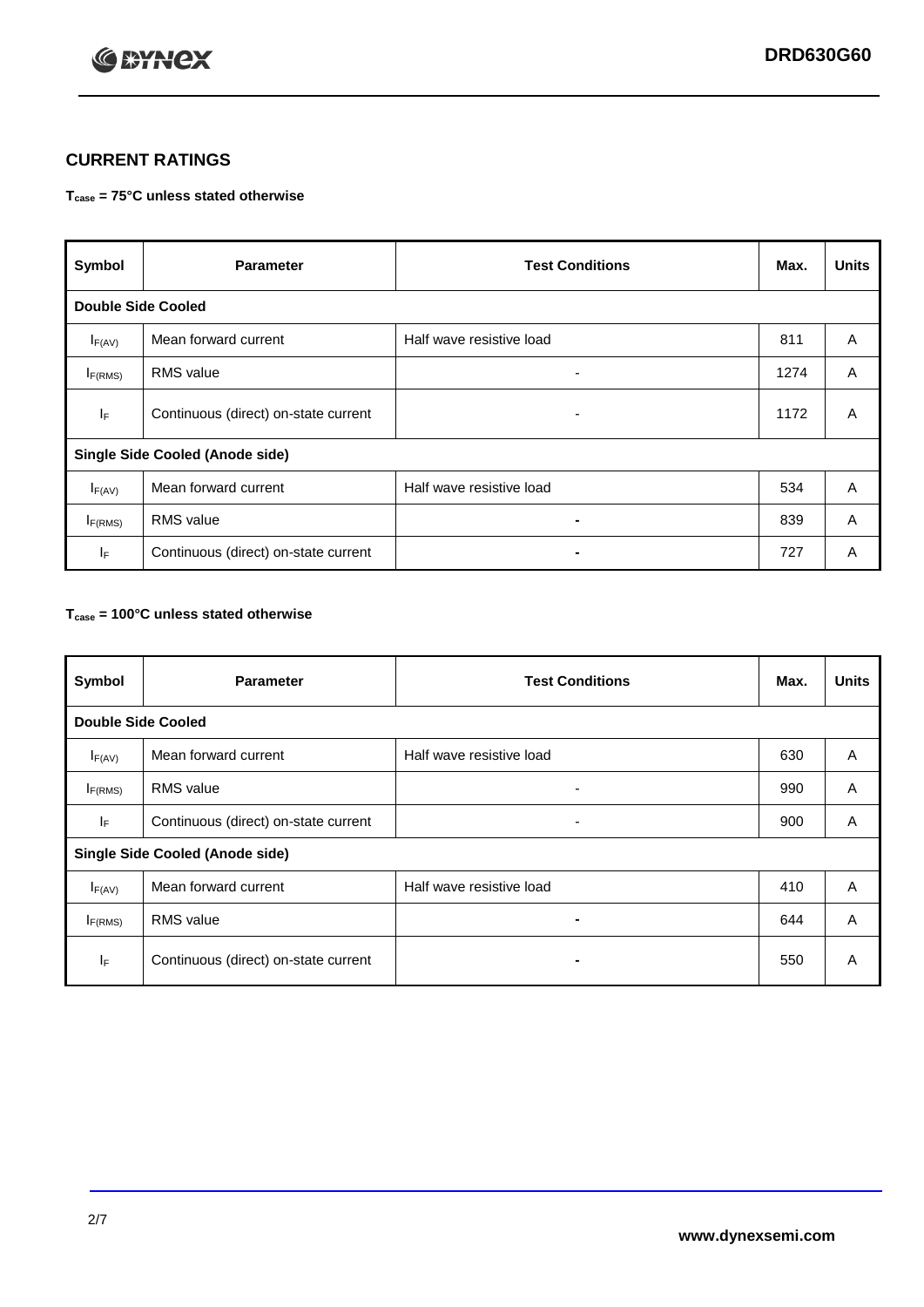

## **SURGE RATINGS**

| Symbol      | <b>Parameter</b>                        | <b>Test Conditions</b>                            | Max.  | <b>Units</b>      |
|-------------|-----------------------------------------|---------------------------------------------------|-------|-------------------|
| <b>IFSM</b> | Surge (non-repetitive) on-state current | 10ms half sine, $T_{\text{case}} = 150^{\circ}$ C | 8.5   | kA                |
| $l^2t$      | $I2t$ for fusing                        | $V_R = 50\% V_{RRM} - \frac{1}{4}$ sine           | 0.36  | MA <sup>2</sup> s |
| <b>IFSM</b> | Surge (non-repetitive) on-state current | 10ms half sine, $T_{\text{case}} = 150^{\circ}$ C | 10.5  | kA                |
| $l^2t$      | $I2t$ for fusing                        | $V_R = 0$                                         | 0.565 | MA <sup>2</sup> s |

## **THERMAL AND MECHANICAL RATINGS**

| Symbol                     | <b>Parameter</b>                      | <b>Test Conditions</b>   |             | Min.  | Max.  | <b>Units</b> |
|----------------------------|---------------------------------------|--------------------------|-------------|-------|-------|--------------|
| $R_{th(j-c)}$              | Thermal resistance – junction to case | Double side cooled       | DC          |       | 0.032 | °C/W         |
|                            |                                       | Single side cooled       | Anode DC    |       | 0.064 | °C/W         |
|                            |                                       |                          | Cathode DC  |       | 0.064 | °C/W         |
| $R_{th(c-h)}$              | Thermal resistance – case to heatsink | Clamping force 12kN      | Double side | ٠     | 0.008 | °C/W         |
|                            |                                       | (with mounting compound) | Single side | ٠     | 0.016 | °C/W         |
| $T_{\nu j}$                | Virtual junction temperature          | On-state (conducting)    |             | ٠     | 160   | °C           |
|                            |                                       | Reverse (blocking)       |             | ٠     | 150   | °C           |
| ${\mathsf T}_{\text{stg}}$ | Storage temperature range             |                          |             | $-55$ | 175   | °C           |
| $F_m$                      | Clamping force                        |                          |             | 11.5  | 13.5  | kN           |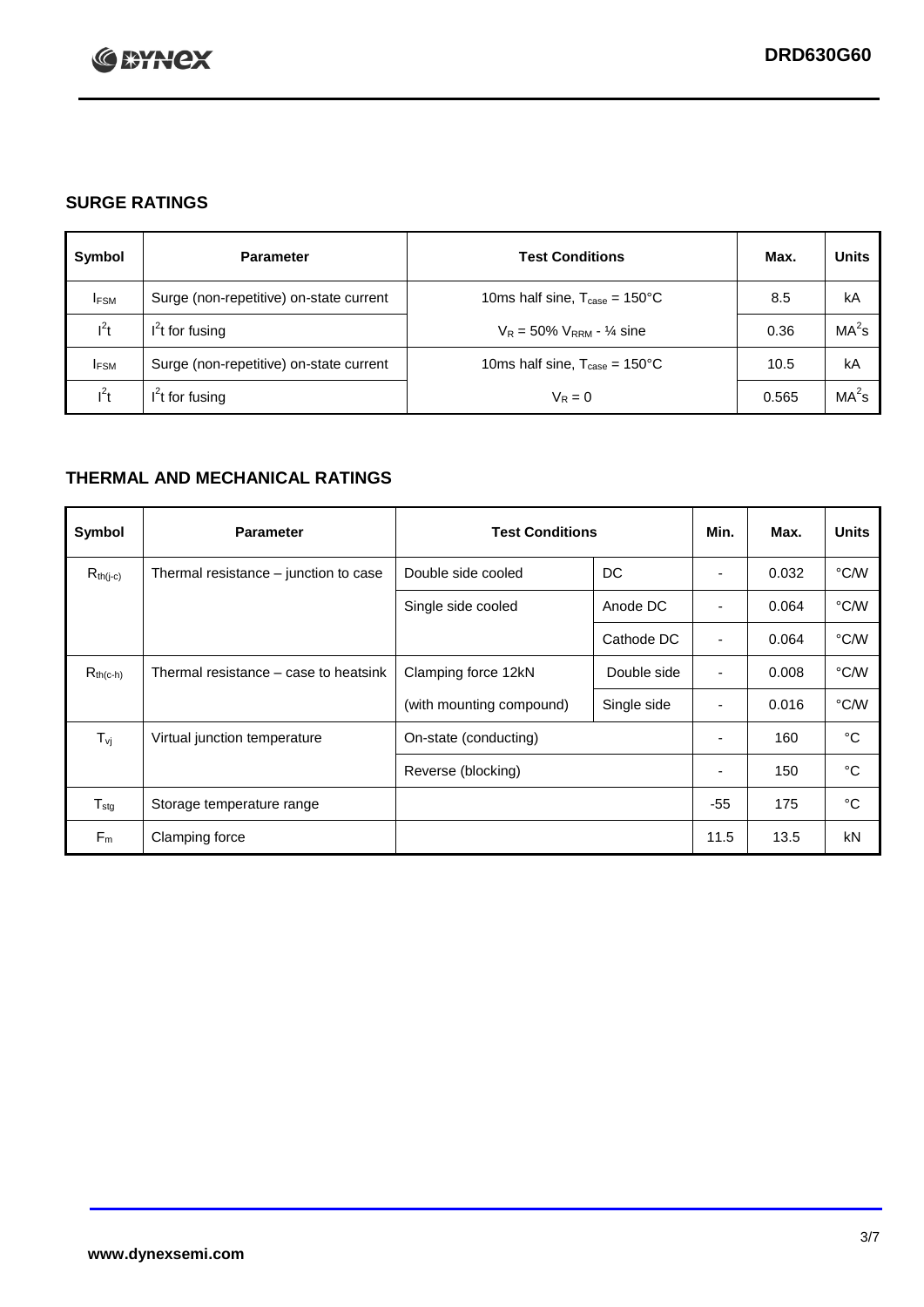

## **CHARACTERISTICS**

| Symbol                 | <b>Parameter</b>              | <b>Test Conditions</b>                          | Min.                     | Max. | <b>Units</b> |
|------------------------|-------------------------------|-------------------------------------------------|--------------------------|------|--------------|
| $V_{FM}$               | Forward voltage               | At 1800A peak, $T_{\text{case}} = 25^{\circ}C$  | $\overline{\phantom{0}}$ | 2.1  | V            |
| <b>I</b> <sub>RM</sub> | Peak reverse current          | At $V_{RRM}$ , $T_{case} = 150^{\circ}$ C       | ٠                        | 75   | mA           |
| $Q_{\rm S}$            | Total stored charge           | $I_F = 1000A$ , dl <sub>RR</sub> /dt = 3A/µs    | ٠                        | 3000 | μC           |
| $I_{rr}$               | Peak reverse recovery current | $T_{\text{case}} = 150^{\circ}$ C, $V_R = 100V$ | $\overline{\phantom{0}}$ | 90   | A            |
| Vто                    | Threshold voltage             | At $T_{vi}$ = 150 $^{\circ}$ C                  | ٠                        | 0.9  | V            |
| $r_{\text{T}}$         | Slope resistance              | At $T_{vi}$ = 150°C                             | $\overline{\phantom{0}}$ | 0.93 | $m\Omega$    |

## **CURVES**





 $V_{TM} = A + Bln (I_T) + C.I_T + D.\sqrt{I_T}$   $C = 0.000524$ 

 $V_{TM}$  **EQUATION** Where  $A = 1.249986$  $B = -0.17646$  $D = 0.041024$ these values are valid for  $T_j = 150^{\circ}$ C for  $I_F$  500A to 2500A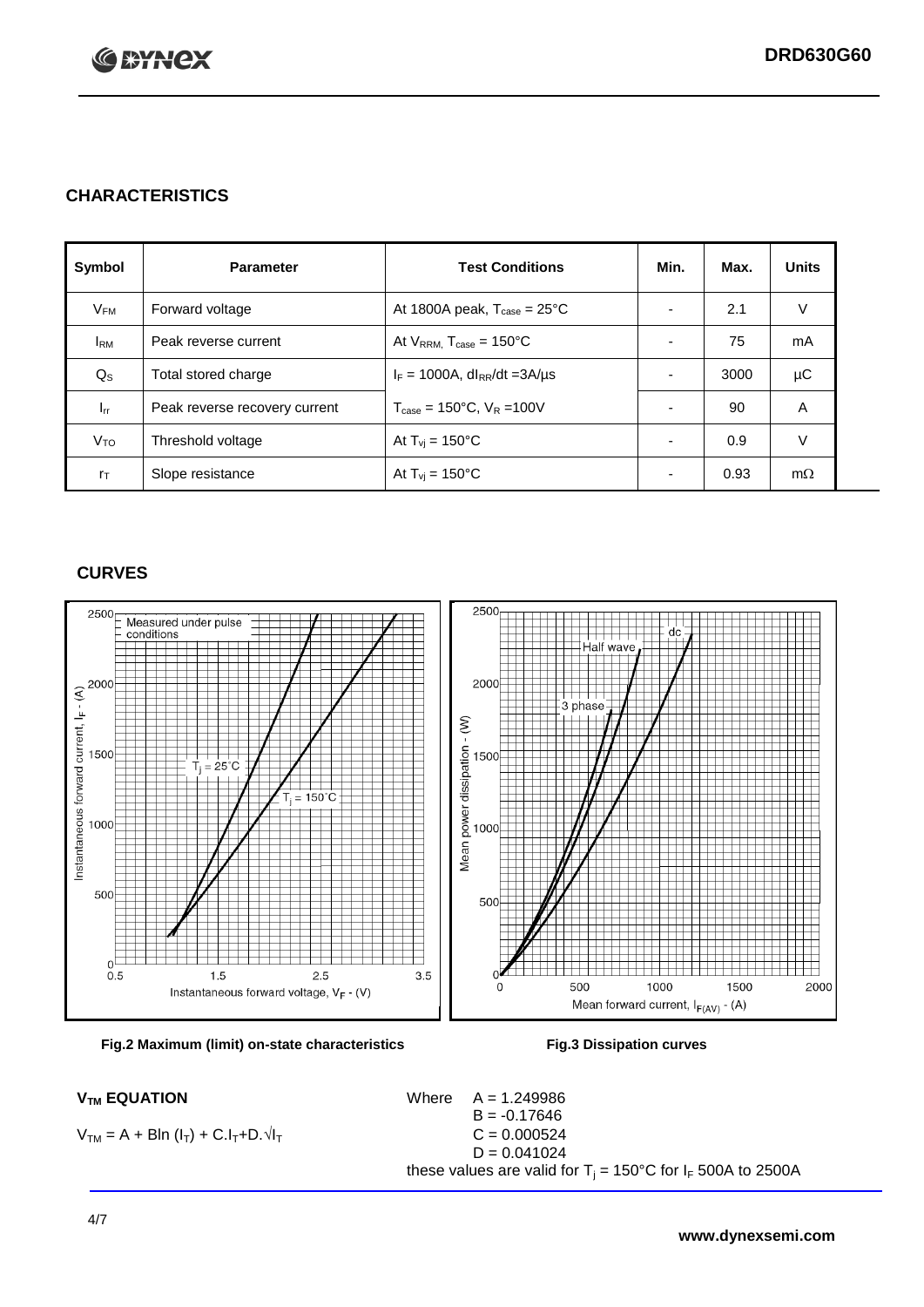





**junction to case**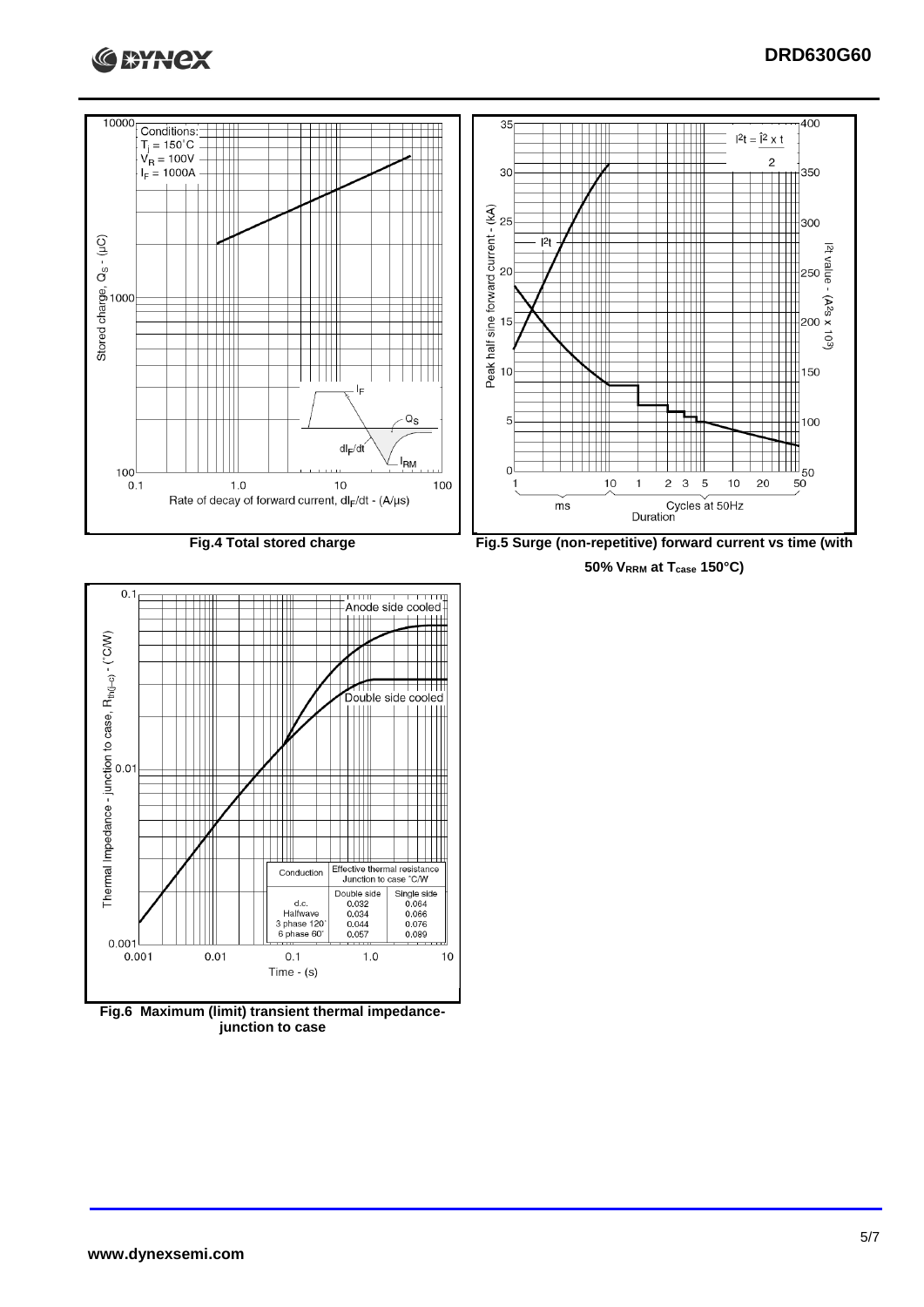

#### **PACKAGE DETAILS**

For further package information, please contact Customer Services. All dimensions in mm, unless stated otherwise. DO NOT SCALE.



#### **Note:**

Some packages may be supplied with gate and or tags.